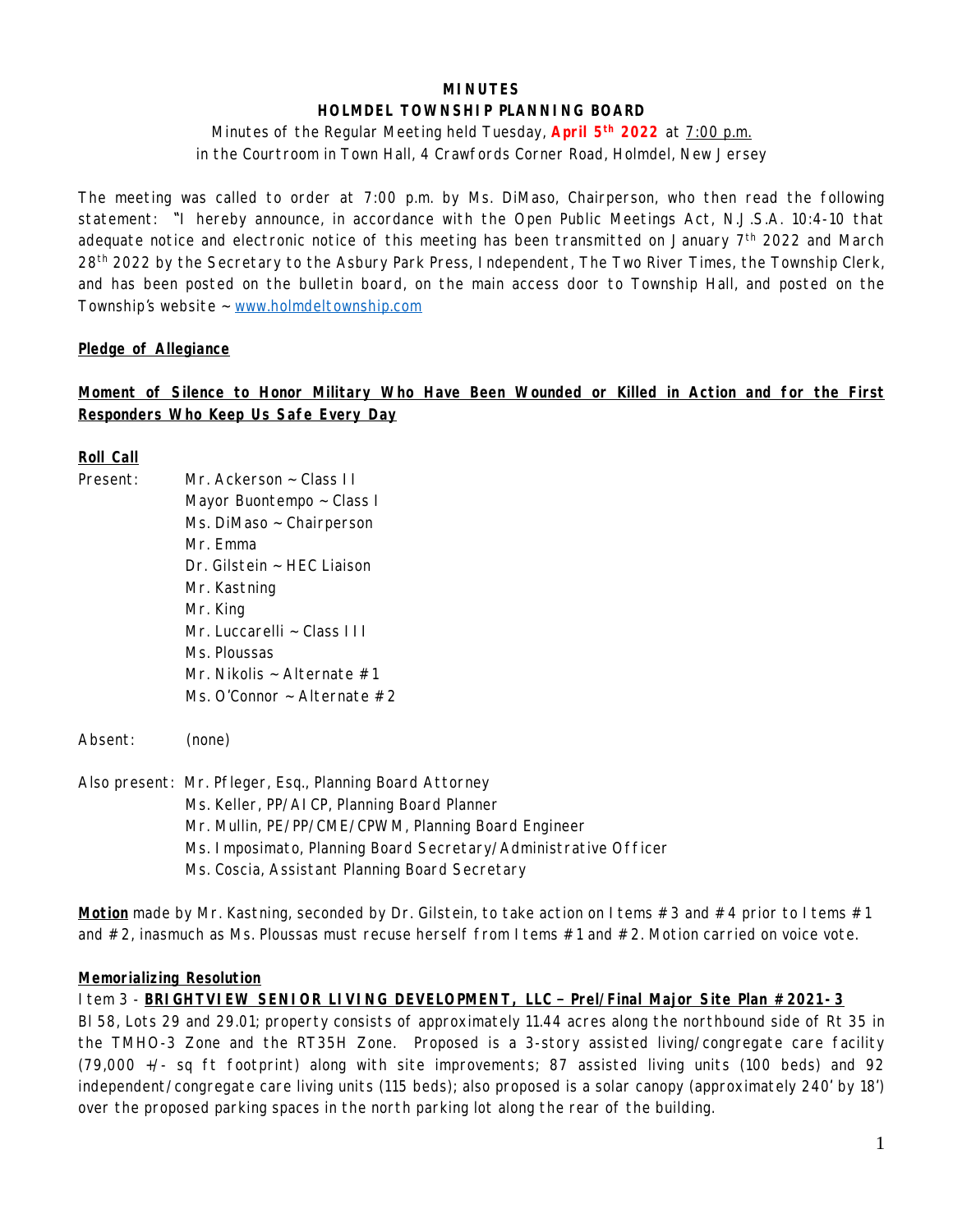**Motion** made by Dr. Gilstein, seconded by Mr. Kastning, to approve the proposed resolution. Motion carried on the following roll call vote:

| Affirmative:                    | Mr. Emma        |
|---------------------------------|-----------------|
|                                 | Dr. Gilstein    |
|                                 | Mr. Kastning    |
|                                 | Mr. King        |
|                                 | Mr. Nicholas    |
|                                 | Ms. O'Connor    |
|                                 | Ms. DiMaso      |
| Negative:                       | (none)          |
| Absent:                         | (none)          |
| Non-Participating: Mr. Ackerson |                 |
|                                 | Mayor Buontempo |
|                                 | Mr. Luccarelli  |
|                                 | Ms. Ploussas    |

### **Administrative Review**

**Item #4 – AMAZON FRESH (Commons) -** Review of trademark logo sign

Ms. Keller advised that representatives from Amazon met with the Technical Review Committee on February 24th to review the applicant's proposed signage for Amazon Fresh, which is coming into the Commons shopping center. The proposed sign is proposed to be 45.2" x 209.1" and reads "Amazon Fresh" with the Amazon smile logo below. The original resolution for this shopping center prohibited logos on individual stores; therefore, relief is requested. Mr. Pfleger noted, however, that the Planning Board had previously approved a Global Change process (Retail Store Alterations Checklist), whereby an applicant could bring a signage/logo request to the Township's Technical Review Committee for approval; if the TRC approved the request, it would be brought to the Planning Board for ratification at their next meeting.

**Motion** made by Ms. Ploussas, seconded by Mr. Ackerson, to approve the recommendation made by the TRC. Motion carried on voice vote.

# **Minutes - February 15th 2022**

**Motion** made by Mr. Kastning, seconded by Dr. Gilstein, to approve the minutes of February 15<sup>th</sup> 2022 with minor edits provided by Mr. Mullin. Motion carried on voice vote, with Messrs. Ackerson, Buontempo, and Luccarelli abstaining.

*Note: At this time, Ms. Ploussas stepped down and was recused; Mr. Nikolis was then seated for Ms. Ploussas.*

#### **Completeness Waivers**

#### Item 1 – **HEAVENLY ESTATES ~ Preliminary/Final Major Subdivision #663**

Proposed subdivision of two (2) existing lots (92.4 acres) into eighteen (18) residential lots, three (3) open space lots (to be dedicated to a Homeowners' Association) and one (1) large lot to remain undeveloped; property located on Newman Springs Road (Rt 520), opposite Vonage, and is within the Rural Conservation District (R-4R) Zone.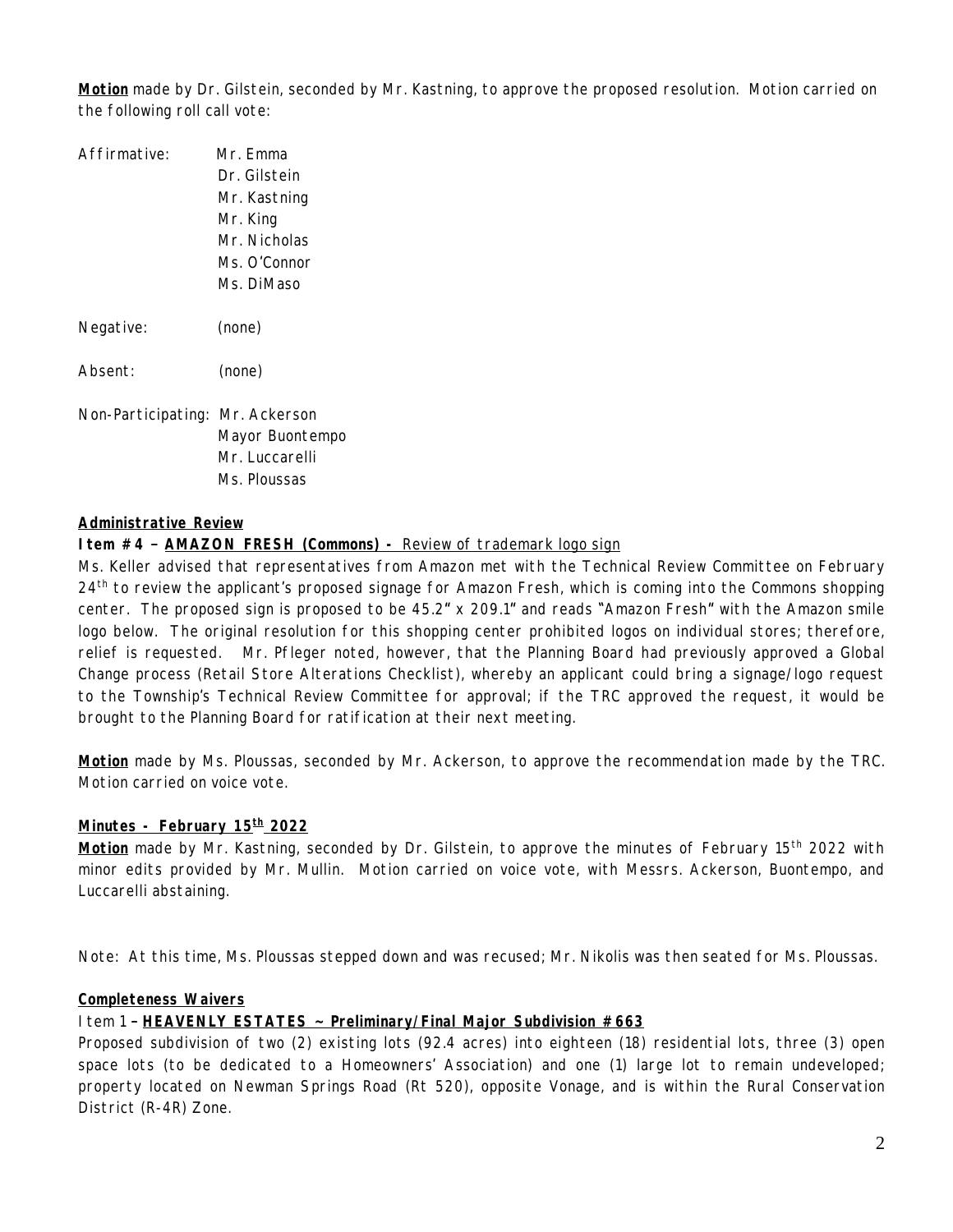Present for this matter: Salvatore Alfieri, Esq. Brian Murphy, PE

No conflicts noted; escrow is current and Notices are in order.

Mr. Alfieri came forward and referenced the Initial Completeness Review prepared by Robert Mullin, PE/PP/CME/CPWM of Colliers Engineering & Design dated March 28<sup>th</sup> 2022.

Ms. DiMaso stated that the Board's usual practice is to only discuss the issues where the applicant does not agree with the findings of the Planning Board professionals.

Mr. Alfieri continued by stating that the applicant is requesting four Completeness Waivers; if the Board is willing to grant the waivers at this time, the applicant will submit these items at a later time if they are deemed necessary.

Mr. Mullin reviewed the completeness waiver requests as follows:

- A-23 (Environmentally Sensitive Land Area Map) this information is shown throughout the application but on different pages; it should also be shown on one map.
- H-7 (Location profiles and cross-sections of all water courses and drainage facilities within 300 feet of the limits of the development, including flood hazard boundaries) – The Willow Brook, classified as a Category One (C-1) stream by NJDEP, wraps around three sides of the property; as the stormwater study is being conducted, this information is something that should be submitted prior to a vote on the application.
- J-9 (Letter of Interpretation from NJDEP) issued by DEP in 2005, expired in 2010. Updated Environmental Impact Settlement refers to an NJDEP wetlands delineation and verification dated January 9<sup>th</sup> 2015 and is usually valid for 5 years; therefore, an updated LOI should be provided.

These items can be provided during the process, but before any action is taken on the application.

Ms. Keller also noted that the applicant had requested a Completeness Waiver for the Financial Impact Report; since this is a permitted use in the zone, the Board could waive this, but reserve the right to request it during the hearing.

Mr. Alfieri asked if the LOI could be a condition of approval?

Mr. Kastning responded that he was not comfortable with granting Completeness Waivers A-23, D-3 and H-7 not being provided; and the request for an LOI might come back with some information that they might not know about. He questioned whether this plan was even viable.

Mayor Buontempo pointed out that a Stormwater Management Program is currently being undertaken by the Township; a Rutgers study is being presented at the next Township Committee meeting. We should follow the guidance that will be forthcoming from this study. He deferred to the Environmental Commission representatives seated on the Planning Board, i.e., Dr. Gilstein, HEC Liaison; and Mr. Kastning, HEC Chairperson.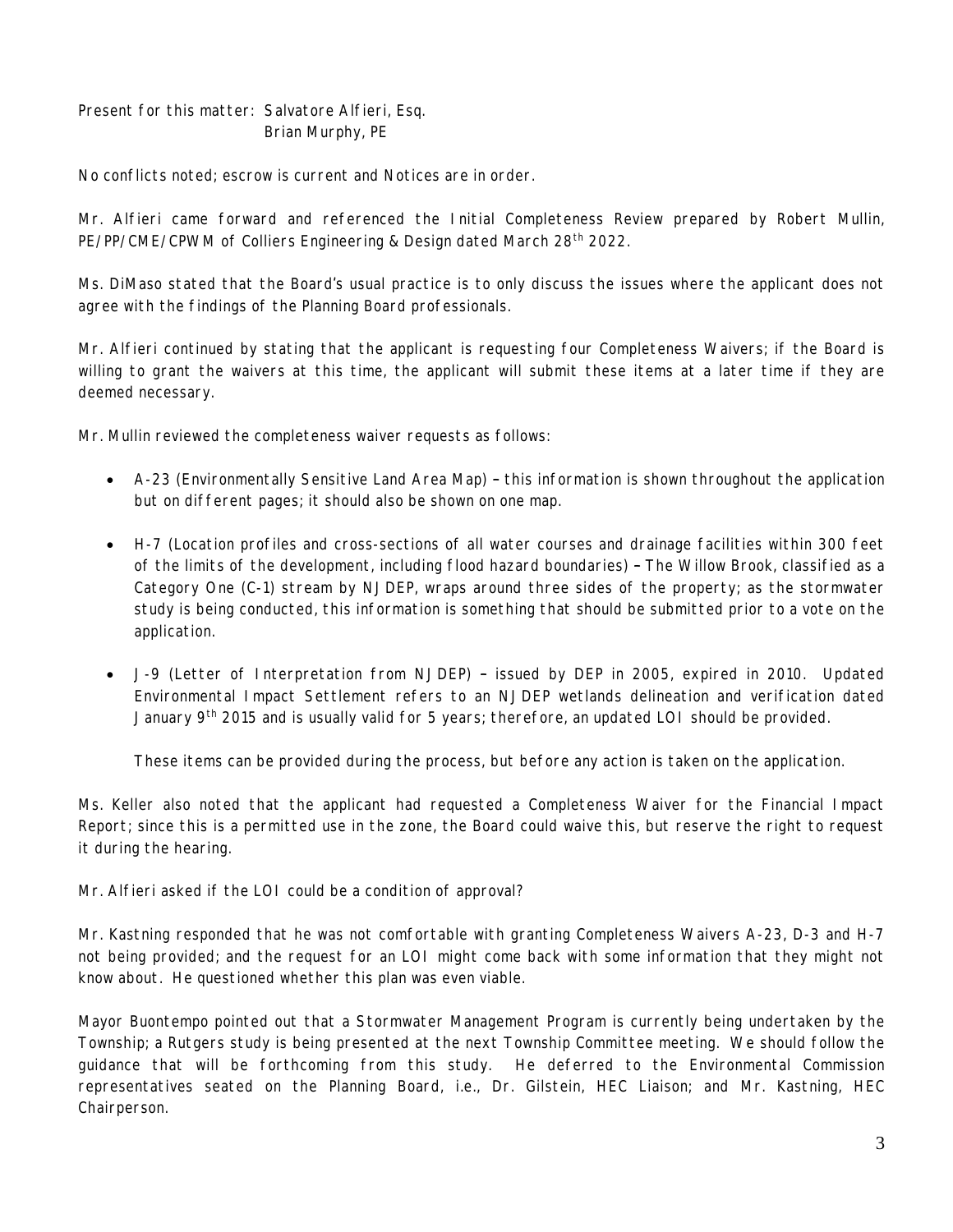Mr. Luccarelli agreed with Mr. Mullin's recommendations and feels we can waive the requested items, provided that the information is provided prior to any vote on this application. **Motion** made by Ms. DiMaso, seconded by Mr. Kastning, to grant the completeness waivers for tonight and deem the application complete, subject to information being provided prior to the next meeting, or before a vote is taken, with the exception of Item G-2 (Cross-sections and profiles of all existing and proposed streets abutting the lots and within 250 feet). Motion carried on the following roll call vote:

| Mr. Ackerson    |  |
|-----------------|--|
| Mr. Emma        |  |
| Dr. Gilstein    |  |
| Mr. King        |  |
| Mr. Luccarelli  |  |
| Ms. DiMaso      |  |
| Mayor Buontempo |  |
| Mr. Kastning    |  |
| Mr. Nikolis     |  |
| Ms. Ploussas    |  |
|                 |  |

Non-Participating: Ms. O'Connor

*At this time, the Planning Board professionals were sworn in.*

#### **Public Hearing**

# Item 2 – **HEAVENLY ESTATES ~ Preliminary/Final Major Subdivision #663**

Proposed subdivision of two (2) existing lots (92.4 acres) into eighteen (18) residential lots, three (3) open space lots (to be dedicated to a Homeowners' Association) and one (1) large lot to remain undeveloped; property located along the eastbound side of Newman Springs Road (Rt 520), opposite Vonage Technology Center, and is within the Rural Conservation District (R-4R) Zone.

Present for this matter: Salvatore Alfieri, Esq. Brian Murphy, PE ~ FWH Associates, P.A.

Mr. Murphy, the applicant's engineer, came forward and presented his background and experience. The Board stipulated his credentials.

The following exhibits were marked into evidence:

- A-1: Aerial of the site
- A-2: Colored rendering of 17 building lots proposed, and existing house to remain

Mr. Murphy described the property/proposal as follows:

- 92.4 acres; 22 lots proposed, having access off of Rt. 520:
	- o 17 lots fronting on the road coming into the property and looping around; road will line up with Vonage driveway across the street
	- o 1 lot to contain the existing farmhouse, the condition of which will be evaluated; barn and other unsafe structures on this lot to be removed; the existing farmhouse meets bulk standards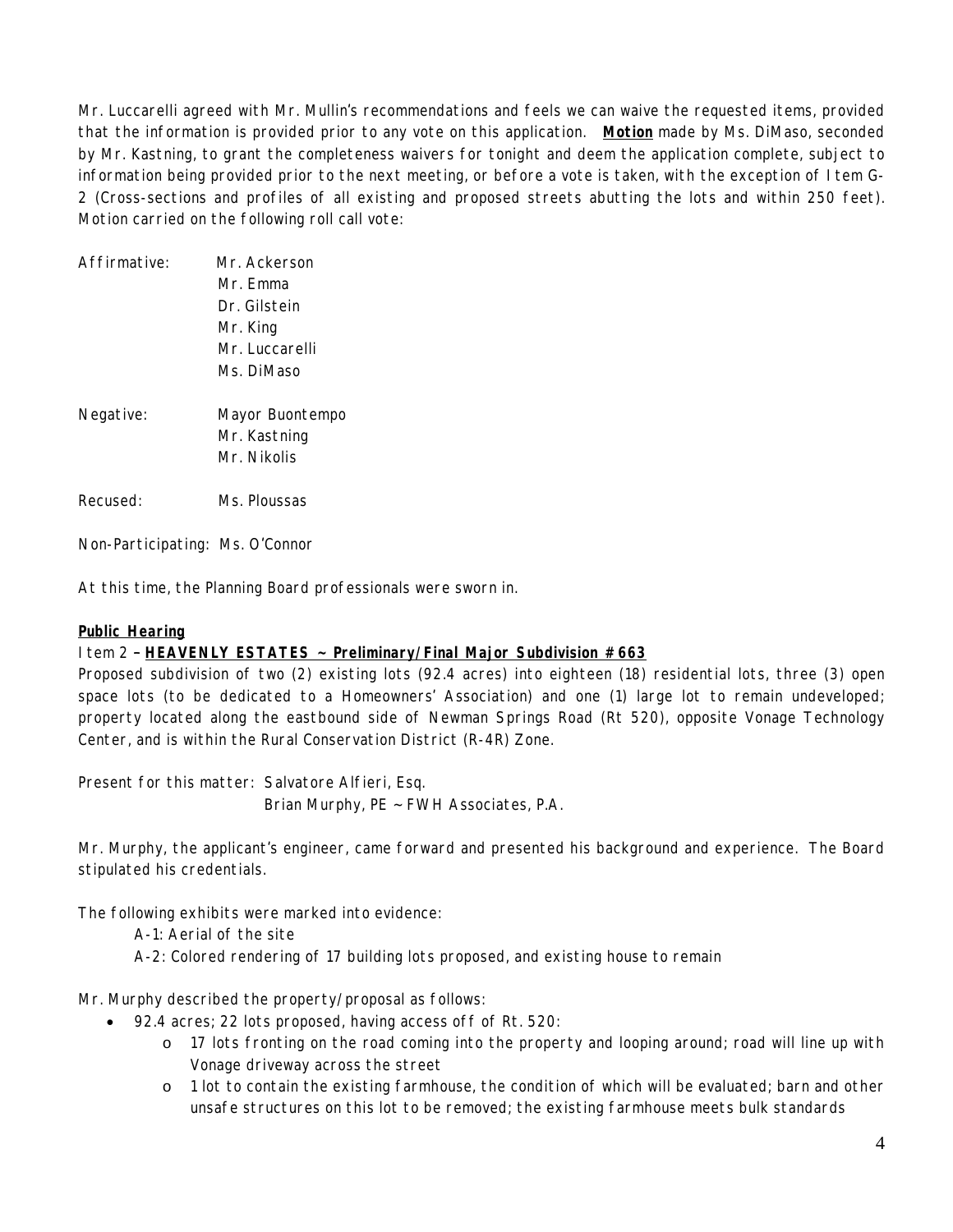- $\circ$  4 open space lots (60% of the property) to be owned by Homeowners Association
- Lots will have individual septic systems (locations shown on grading plan); public water
- Stormwater:
	- o Each lot will have its own dry well and will be owned by the individual homeowners
	- o 9 raingardens proposed, located on various residential lots spread throughout the site; owned by the Homeowners Association
	- o Retention basin at the end of the cul de sac; to be owned by the Township
- Lot depth variance required on Lot 2.02 (first lot on the left); 250' required, 233.74' provided due to odd shape of that lot
- Waiver requested for providing sidewalks along Rt.. 520/Newmann Springs Road (County roadway); there are no sidewalks immediately to the east, and none along the commercial businesses in this area; sidewalks will be provided on one side of the street going into the development (compliant with RSIS standards)
- Waiver requested for greenway trail to be provided along the Willow Brook; DEP would not issue a permit in the past for this trail. Mr. Murphy will re-contact the DEP to see if they would now approve the trail.

Mr. Alfieri noted that the applicant is proposing to develop the property under the Green Estate House standards in Holmdel's ordinance.

Mr. Mullin recommended that there be a separate lot at the end of the cul de sac for the basin, dedicated to the Homeowners Association. Mr. Murphy stated that the applicant would agree with that and still comply with the open space requirements and stormwater management regulations.

At this time, Mr. Mullin reviewed his stormwater management report dated March 31<sup>st</sup> 2022. Mainenance of the raingardens on the residential lots will need to be the responsibility of the Homeowners Association and will be deed-restricted.

Mr. Murphy continued his testimony:

- Homes at the end of the cul de sac all have walkout basements; not uncommon with grade change and wanting to limit site disturbance.
- Wetlands LOI and flood hazard area delineated they haven't changed over the past few years. Applicant is currently in the process of seeking DEP recertification; also needs a GP11 for the stormwater discharge out of the basin
- Intersection curb radius proposed is 25' (maximum 20' permitted); this will provide better radius for emergency vehicles and busses (not referring to the County intersection)
- Gas, electric and cable/telephone utility layouts are usually not available until development is ready for construction; but will contact utility companies
- A 300' DEP Riparian buffer is required from the stream

Ms. DiMaso noted that 5 street names were submitted, only 2 are required; they must be approved by the Post Office; she also noted that easements should be shown on the plans.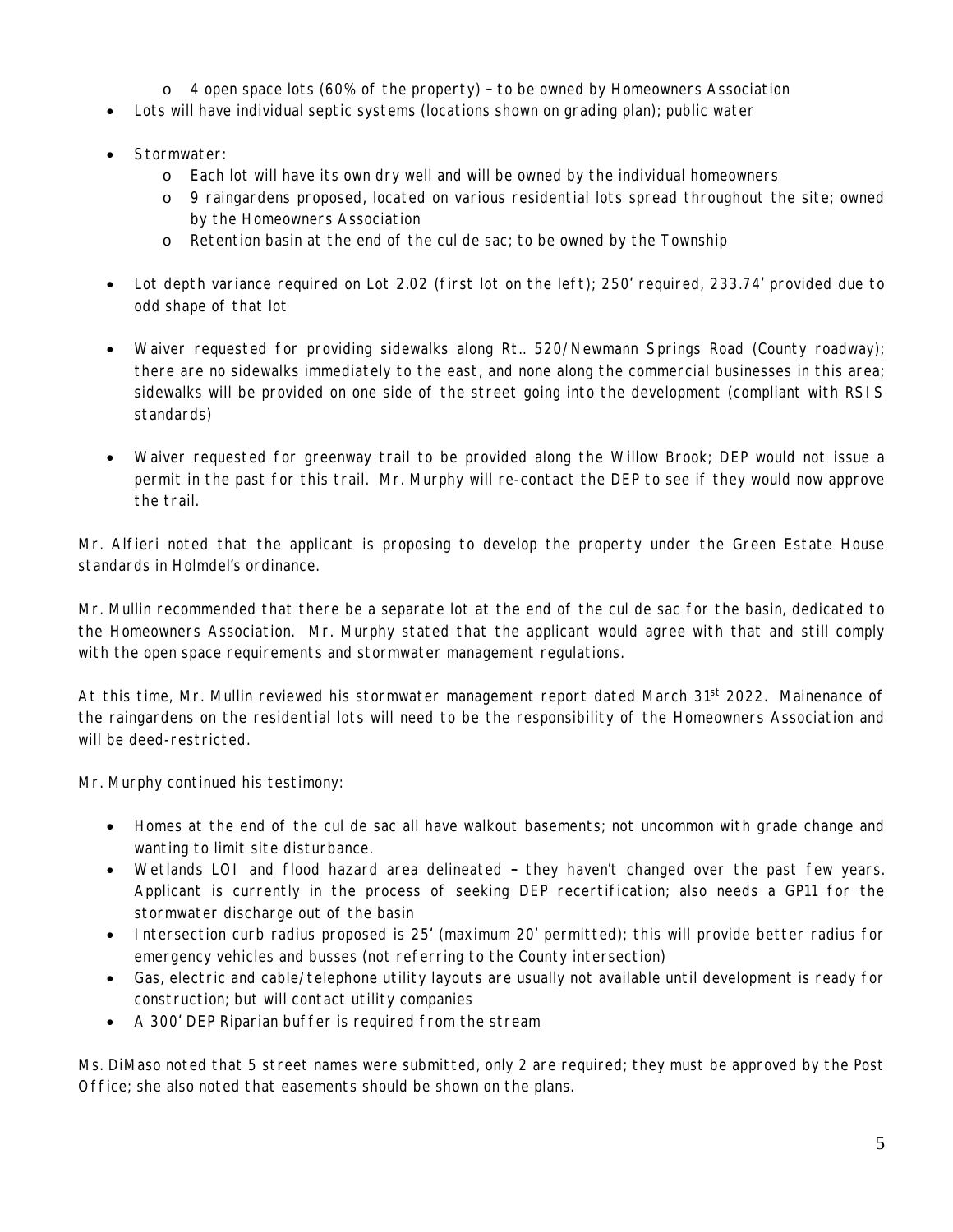Mr. Alfieri stated that architectural plans are not yet designed. He also noted that while the septic systems are shown on the plans, they do not yet have Board of Health approval. Mr. Murphy noted that there is adequate area for a septic system on the lot with insufficient depth.

Mr. Alfieri stated that at this time, Mr. Murphy's testimony was concluded.

Ms. Keller, Board Planner then explained the unique Conservation Zoning that was previously adopted in this area. The intent was to have development with the least environmental impact; a lot of careful thought and work went into it. While fairly unique in New Jersey, the "Form Based Zoning" is used in certain areas. The applicant is proposing Green Estate Houses. While this is a single-family, residential zone, there are a lot of extra features to this zoning. Some of the criteria was codified in the ordinance, other criteria remain in the Master Plan.

Ms. Keller then asked why the roadway was moved. Mr. Murphy responded that it was moved to line up with the Vonage intersection, for safety reasons.

Ms. Keller asked that the applicant confirm that all open space on this tract meets the Township's specific definition of open space. Mr. Murphy stated that the basin is currently shown as being included in the open space calculations.

Ms. Keller then pointed out that there are specific architectural plans, building materials, lighting, etc. that are to be used in this zone. Also, the applicant should show the difference between the preservation and reservation areas.

# Board Members:

- 1. Mr. King asked about the depth of the drywell on Lot 2.12 there is only 1' depth of stone; is that acceptable? Mr. Murphy responded that it is not the stone, but rather the volume. Mr. Mullin also noted that is also a minimum required clearance to groundwater.
- 2. Mr. Luccarelli voiced concern about the depth of the lot that does not conform, and also about the walkout basements. How would the applicant know that these basements would be required without architectural plans? Mr. Murphy stated that finished floors/basement grades are shown on the plans.
- 3. Mayor Buontempo asked about the sidewalk ordinance requirements. Ms. Keller responded that sidewalks are required on at least one side of a County roadway; and also on one side of internal roadways.
- 4. Dr. Gilstein questioned the grading of 33% and 20% on Lot 1.13 the engineer is recommending 10% but the applicant will not comply because of a walkout basement. Mr. Murphy responded that for walkout basements, he could provide a wall with a lower slope, but it is cleaner to have the grading going down to that area.
- 5. Mr. Kastning noted that he preferred not to have walkout basements so as not to deal with the slope issue. He then indicated that he liked Form Based Zoning and is concerned that there isn't an adequate buffer proposed along Rt. 520. These are narrow lots; why aren't the open space lots required to have the same requirements as a building lot? Perhaps to enlarge the buffer, two building lots should be taken out of the proposal. Ms. Keller noted that because of the distance, the buffer was not necessarily intended to be heavily landscaped.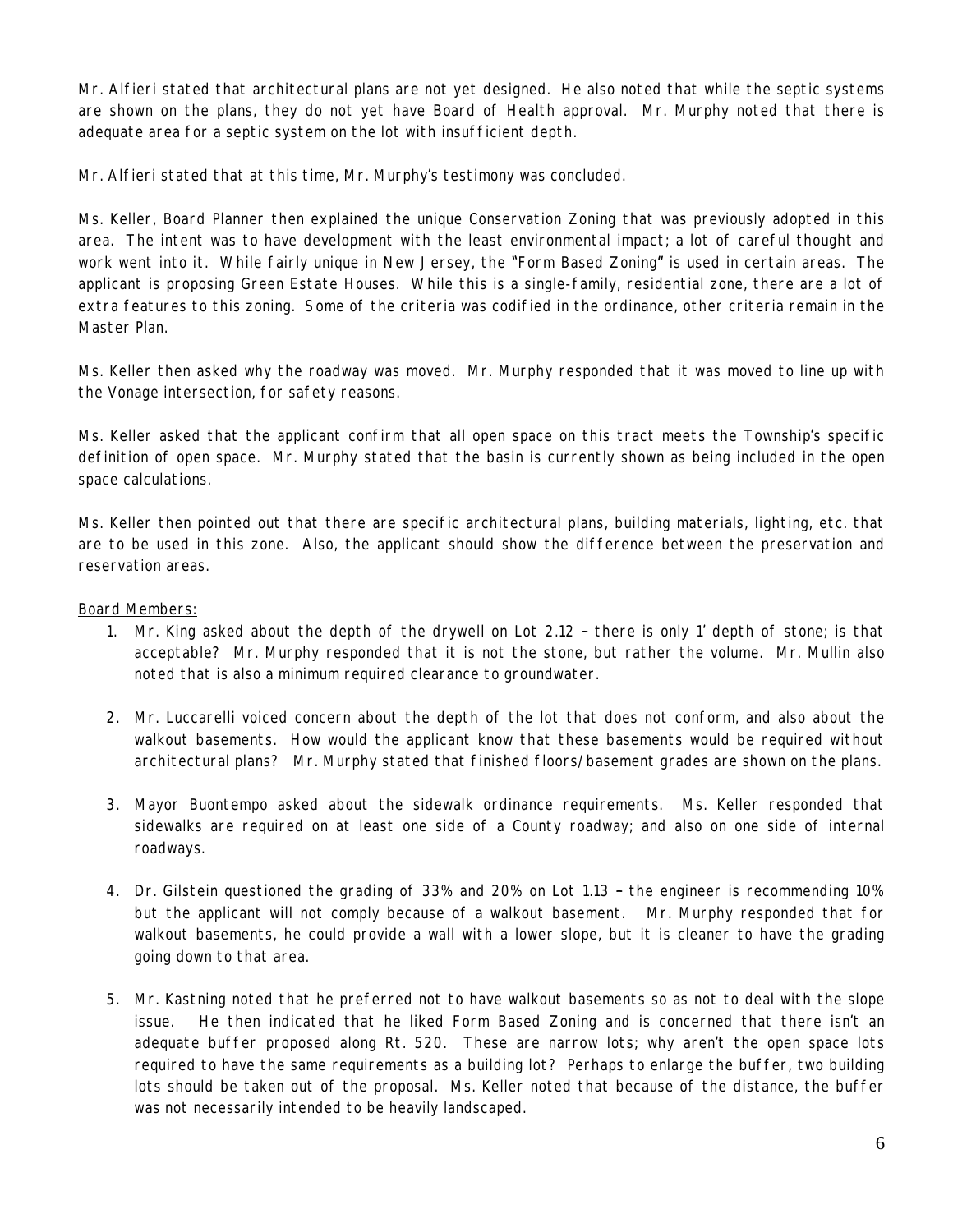- 6. Ms. DiMaso recalled that the goal was to have the property remain looking like a farm on Rt. 520, with the farmhouse as part of the 500' buffer in the front; it would look like a farm, remain very rural, and the houses would sit in the back.
- 7. Mr. Ackerson asked about the proposed setback is it 80 feet? Ms. Keller responded that the setback on the maps align with the existing farmhouse, not the full length of the property because of the other outbuildings. The setback of the primary dwelling is proposed to remain.

Mr. Ackerson asked if the buffer counts as open space and if there would be a problem moving it back. Ms. Keller responded that it does count as open space, unless it is counted as part of the overall large lot. Moving it back would depend upon environmental conditions on the lot.

- 8. Mr. Kastning stated that at first he thought two lots should be taken off; now he believes they should lose four lots.
- 9. Mr. Emma asked why the proposal plans were changed from the prior application in 2005. Mr. Mullin responded that they didn't have any kind of wetlands approval at that time. The location of wetlands substantially impacted the original layout.

Mr. Emma asked if wetlands can change over time; if so, that would be a concern for him. Mr. Mullin stated that they can change. That's the reason we need the new Letter of Interpretation.

Mr. Keller stated that we can't predict where the wetlands lines will be in ten years, so we have to work off of today's plans.

10. Mr. Kastning noted that many farm sites used tiles to get rid of water; he is sure this lot was tiled. Will the DEP address what they know about tiling? Mr. Mullin stated that the DEP will go by what exists out there today; the history may not be relevant; we need to preserve what is there today.

Mr. Kastning stated that he suspects the green area proposed to be surrounded by roadways is formerly wetlands; there may be tiling in this location. Mr. Mullin stated that the DEP will look at soil types, water, and vegetation.

Mr. Kastning asked about the preservation area. If the Homeowners Association owned the property, could that area be leased to a farmer? Ms. Keller responded that she believes if it is a "reservation" area, yes; but if it is a "preservation" area, no. Preservation areas consist of environmentallyconstrained properties and put in a conservation easement; reservation areas can be considered for a farmland easement, coordinated through the Homeowners Association.

- 11. Ms. DiMaso added that if it is considered farmland, it is taxed differently than a conservation easement.
- 12. Dr. Gilstein asked about maintenance; Ms. Keller responded that maintenance may be required in certain easement areas, but she would defer to Mr. Mullin on this issue. Ms. DiMaso noted that a landscape easement can be maintained. Nothing would be deeded to the Township to maintain except the road and the stormwater basin. Mr. Mullin noted that stormwater facilities would be maintained as well.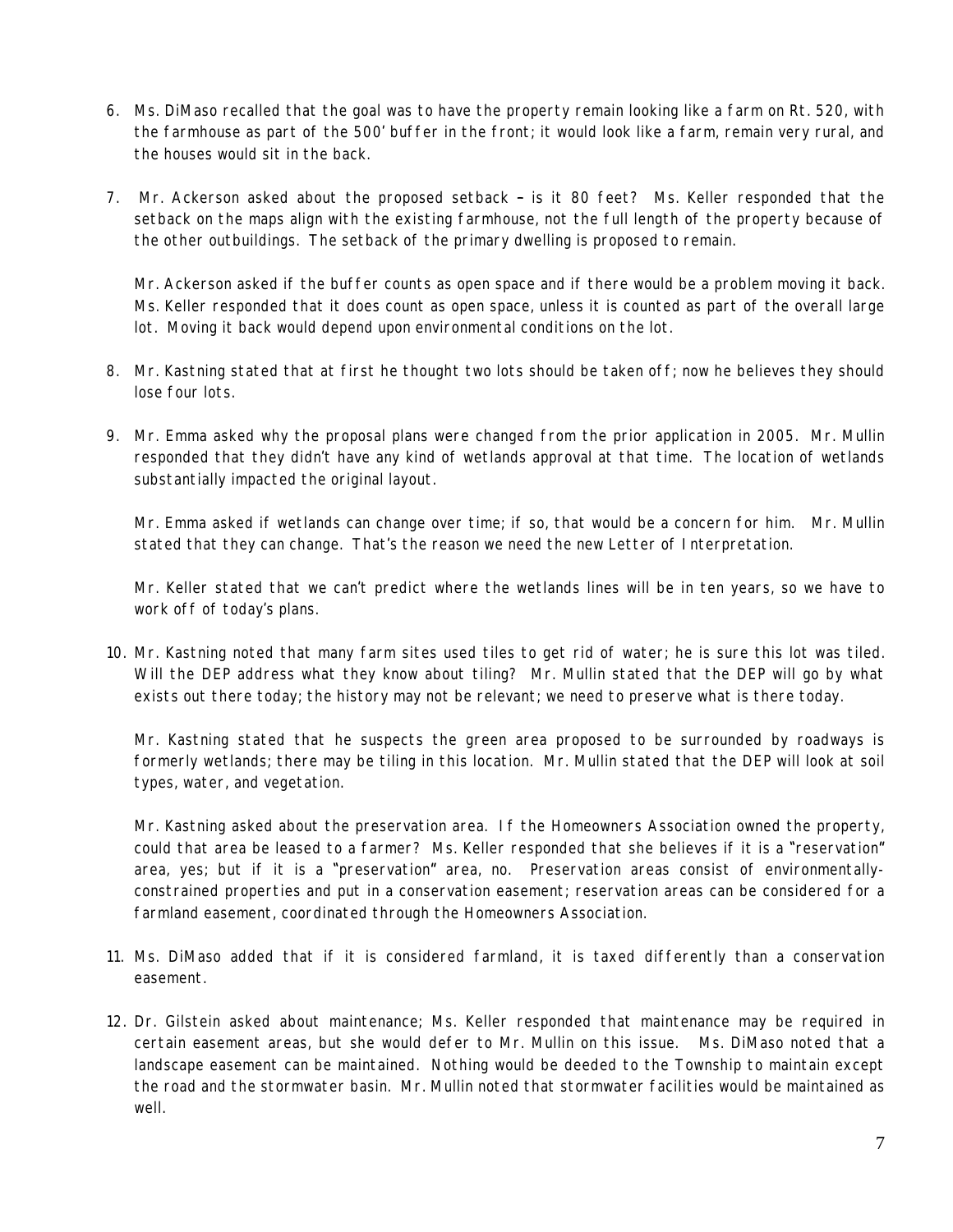- 13. Mr. Kastning asked about the Inverness (prior) application; DEP denied the trails because they would be owned by the Homeowners Association. If property along stream was owned by municipality, then the DEP probably would allow trails. Ms. Keller stated that she believes the Homeowners Association or Township can own the trail; the DEP may have said no to private ownership but may accept publicowned trails. This must be sorted out. Mr. Alfieri asked if it would make a difference if the County owned the trail?
- 14. Mayor Buontempo asked if the required notices were sent to all the required addresses, including Colts Neck. Ms. Imposimato stated that all the required notices were sent out, including those in Colts Neck.

Mayor Buontempo asked if soil permeability testing was done; Mr. Mullin responded in the affirmative; a lot of soil testing was done and is contained within the engineering reports.

- 15. Mr. Kastning requested that our historical people should look at the barn condition and get permission to access the site; pictures of the interior seem to show that the barn is in reasonably good shape…roof isn't leaking. The barn is unique in its size and should be assessed by historical folks in the County.
- 16. Dr. Gilstein asked about the tenant who is leasing the farmhouse; will it be refurbished? Mr. Mullin responded that there has been an issue obtaining access to determine whether it could be brought up to code.
- 17. Mr. Kastning asked about the necessity to have a cul de sac bubble…why wouldn't the two lots at the end just access the road directly? Mr. Mullin stated that there were frontage and circulation issues. Ms. DiMaso stated that they might need the access for the stormwater basin, otherwise, there might be a need to have an easement over individual homeowner lots to get to the basin.

Mr. Kastning asked if the farmhouse lot was large enough to farm. It was noted that while it was not large enough for farmland assessment, it could be farmed. Ms. Keller noted that a larger farmland tract remains; however, this is a residual farmland unit; different routes could be explored. A proposed larger farmland tract remains where this is a residual farmland unit; different routes that could be explored.

Mr. Alfieri indicated that the applicant will communicate with the county regarding their position on the internal roadway alignment and other concerns. Ms. DiMaso noted that if the road was moved over, there would be an opportunity for more open space in the front of the property.

Mr. Kastning asked for access to the site; Mr. Alfieri stated that they have a tenant issue, but he asked that if someone wants to access the barn, they should contact him he will work out an arrangement.

Mr. Kastning asked if the C1 classification existed when Mr. Phillips had previously worked on our zoning. Ms. Dimaso said that she believes it came in around 2013, after Mr. Phillips had completed his earlier very hard work for the Township.

Questions – Public: (none)